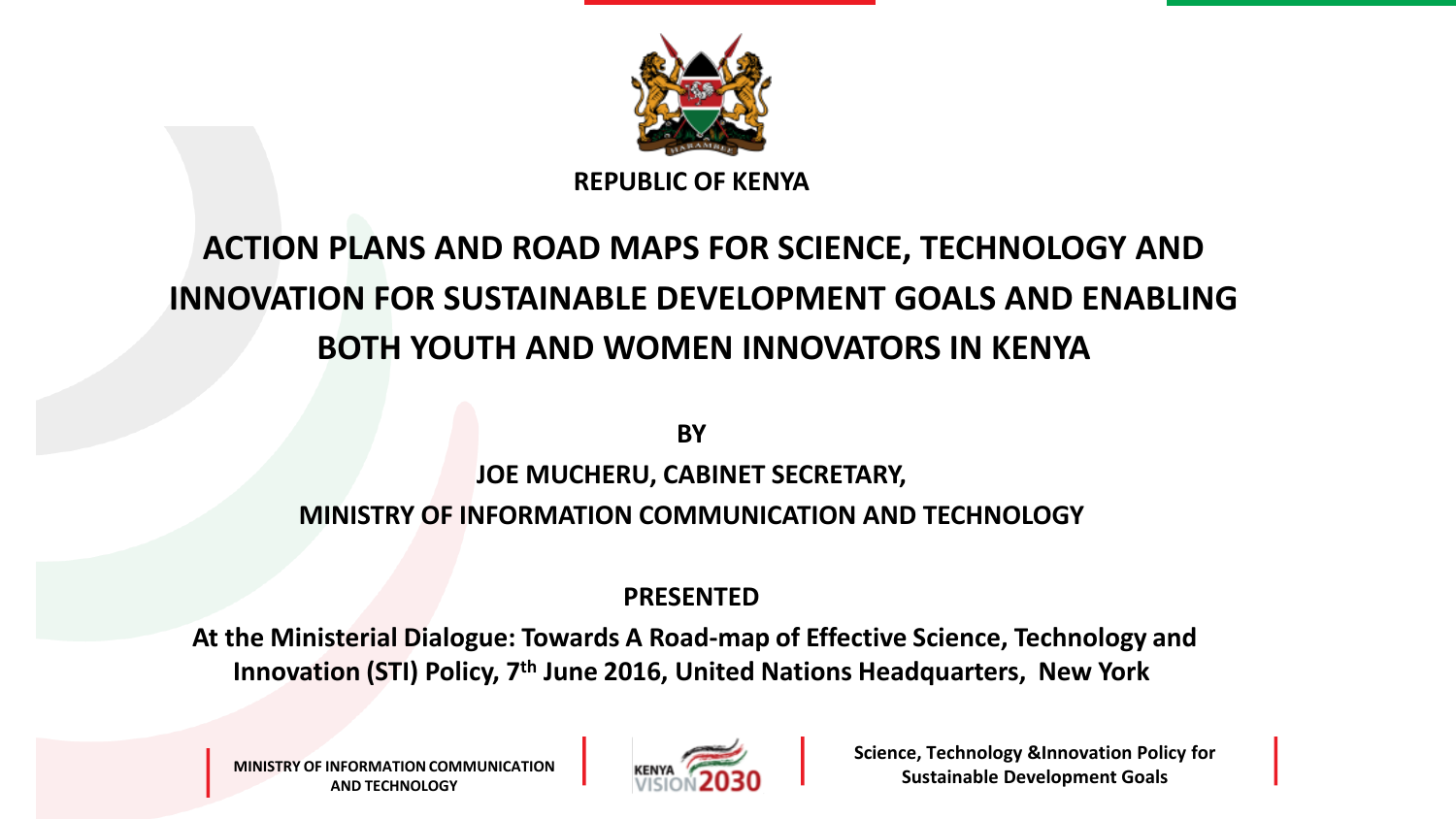## **RUNDOWN OF STI POLICY AND STRATEGY IN KENYA**

#### **Science, Technology and Innovation in Kenya is Multi-Ministerial**

- **1977** Enactment of the Science and Technology Act
- **2008** Launch of the Kenya Vision 2030 initiative with STI as a key basis for economic, political and social advancement
- **2010** Adoption of the New Constitution of Kenya which further informs the development and application of STI for national development and prosperity
- **2013** Enactment of the new Science, Technology and Innovation Act

Launch of the **National Commission for Science, Technology and Innovation** (to drive Kenya's Science and Technology Policy); Kenya National Research Fund; Kenya National Innovation Agency under Ministry of Education, Science and Technology

**2015** - Establishment of **State Department of ICT and Innovation** under the Ministry of Information, Communications and Technology

**Ongoing** - Review of Kenya's Policy Framework for STI

**Existing** National Innovation System – set of functioning institutions, organizations and policy comprising government, academia and private sector

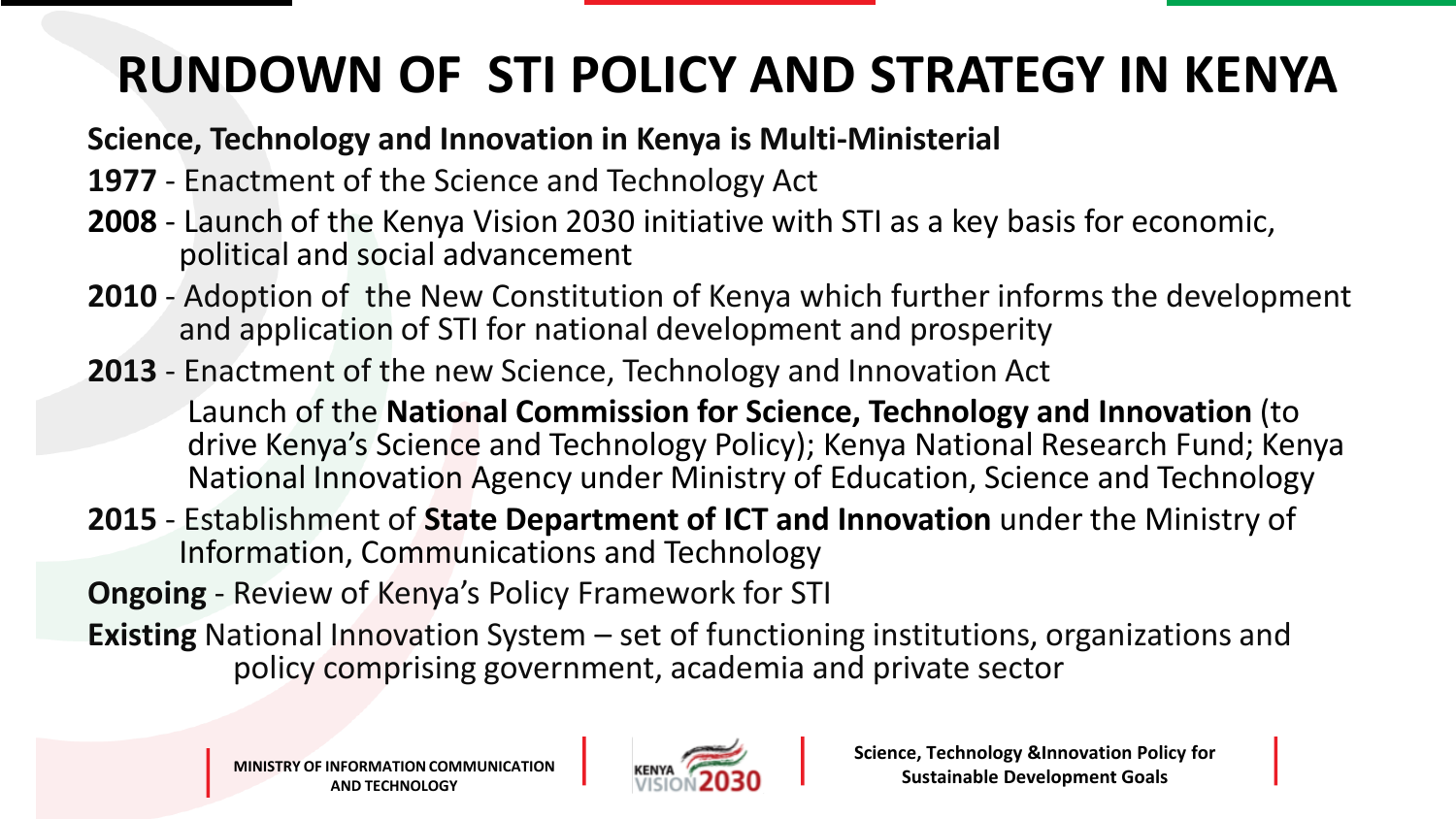## **STI IN KENYA VISION 2030**

| <b>Vision for 2030</b>                                      | wealth creation, national prosperity and a high quality of life for                                                                          | A nation that harnesses STI to foster global competitiveness for<br>its people                                      |                                                                                                             |
|-------------------------------------------------------------|----------------------------------------------------------------------------------------------------------------------------------------------|---------------------------------------------------------------------------------------------------------------------|-------------------------------------------------------------------------------------------------------------|
| <b>Strategy</b>                                             | Enhance the application of STI in the national priority sectors for optimal<br>benefits for Kenya's socio-economic and political development |                                                                                                                     |                                                                                                             |
|                                                             | <b>Economic Pillar</b>                                                                                                                       | <b>Social Pillar</b>                                                                                                | <b>Political Pillar</b>                                                                                     |
| <b>Master Plan</b>                                          | To maintain a sustained<br>economic growth of<br>10% p.a. starting from<br>2012                                                              | A just and cohesive<br>society enjoying social<br>equity and<br>development in a<br>clean and secure<br>environment | An issue-based<br>people-centered,<br>results-oriented and<br>accountable<br>democratic political<br>system |
| <b>Science, Technology and Innovation</b><br>Implementation |                                                                                                                                              |                                                                                                                     |                                                                                                             |
|                                                             | <b>MINISTRY OF INFORMATION COMMUNICATION</b><br><b>AND TECHNOLOGY</b>                                                                        | Science, Technology & Innovation Policy for<br><b>Sustainable Development Goals</b>                                 |                                                                                                             |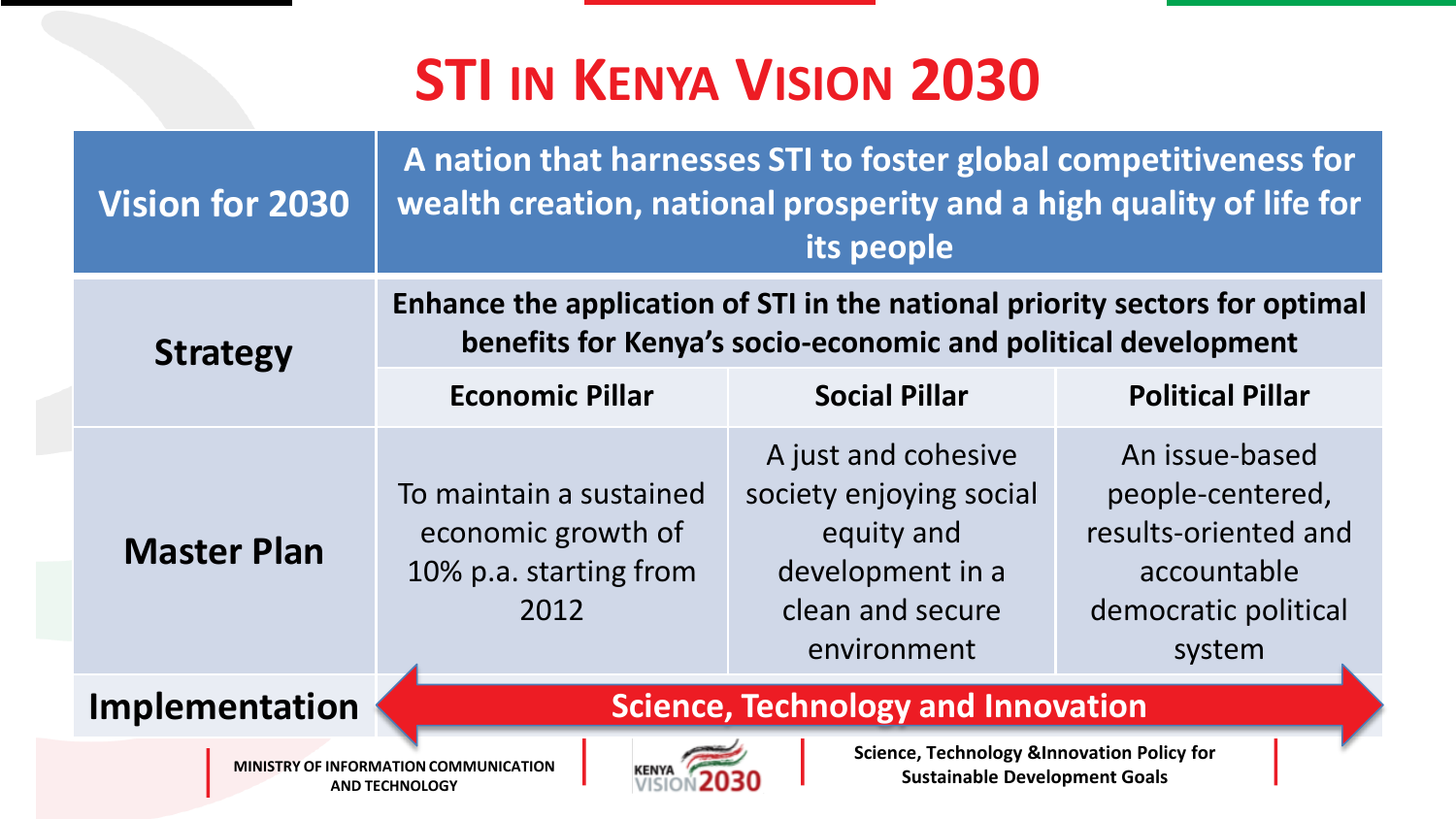# **STI POLICIES AND STRATEGIES IN KENYA**

- **Policy 1:** Establishment of an Institutional and Regulatory framework to Promote, Coordinate, mobilize resources and manage STI
- **Policy 2:** Leveraging STI to transform the economy through the national priority areas
- **Policy 3:** Allocation of resources, mobilization and motivation of stakeholders to participate in the Rand D sub-sector funding to at least 2% of GDP annually
- **Policy 4:** Facilitation of acquisition of Intellectual Property Rights by scientists, researchers and innovators
- **Policy 5:** Promotion of STI knowledge sharing and awareness creation
- **Policy 6:** Development of Human Resource Capital in STI to meet the demands of the economy
- **Policy 7:** Development of STI infrastructure to support STI programs in identified priority areas

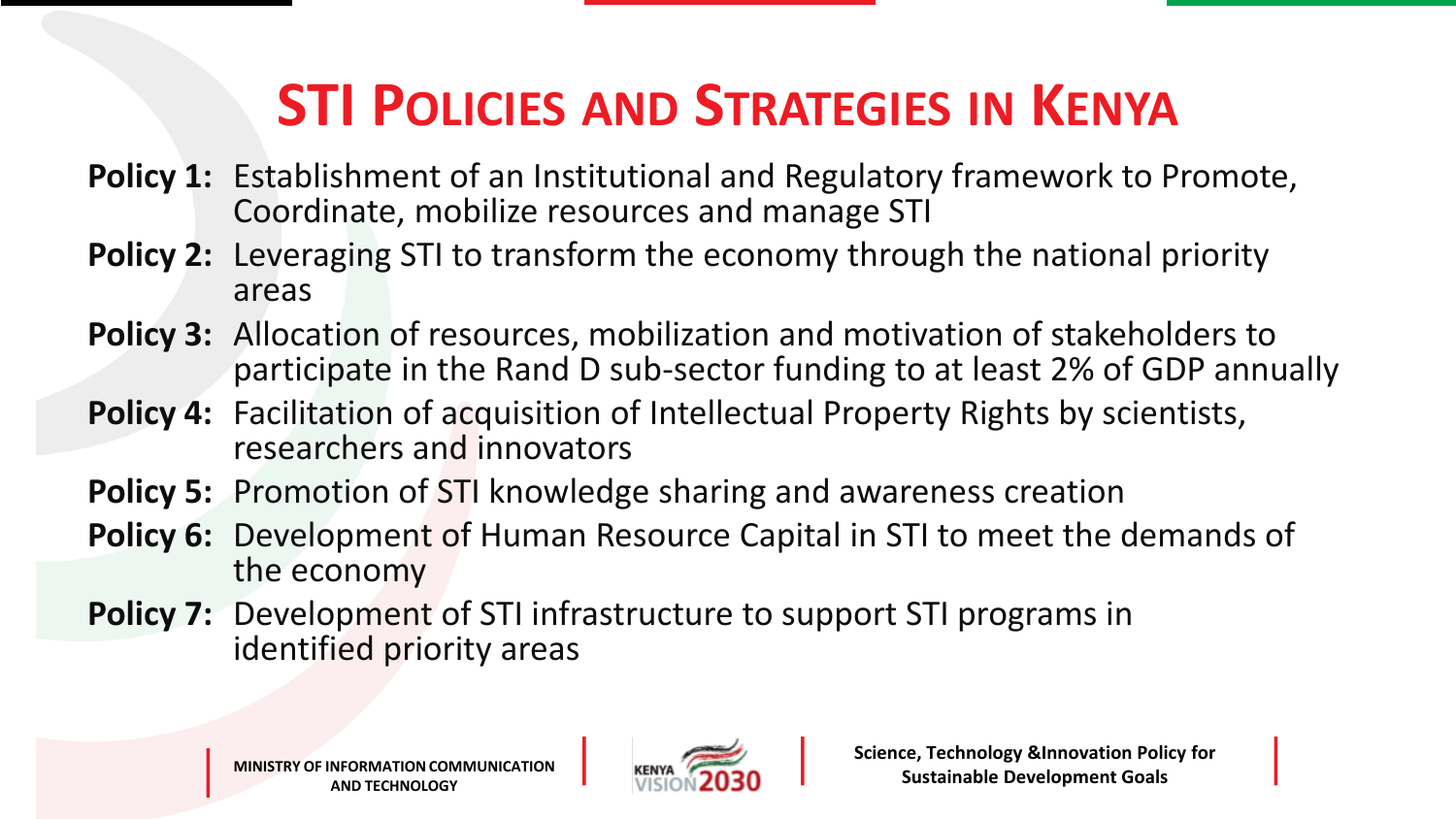|                | <b>SDG Goal</b>      | <b>Approach</b>                                                                                                                                                                                                             |
|----------------|----------------------|-----------------------------------------------------------------------------------------------------------------------------------------------------------------------------------------------------------------------------|
|                | No Poverty           | Incorporation of STI and ICT to improve living standards through timely,<br>affordable and high quality services e.g. access to mobile banking<br>platforms and micro-credit facilities for start-ups and SMEs              |
| 2.             | No Hunger            | Value addition agro-processing, agricultural research with special<br>reference to bio-technology and drought management, biotic and abiotic<br>stresses management                                                         |
| $\mathbf{3}$ . | <b>Good Health</b>   | Leveraging on ICT to transform the country and provide affordable and<br>accessible diagnostic services and health management systems                                                                                       |
| 4.             | Quality<br>Education | Roll out of the Digital Learning Program (DLP) countrywide in primary<br>schools; promotion of STEM and learning by discovery across all levels;<br>enhanced accessibility of devices in TVET institutions and Universities |

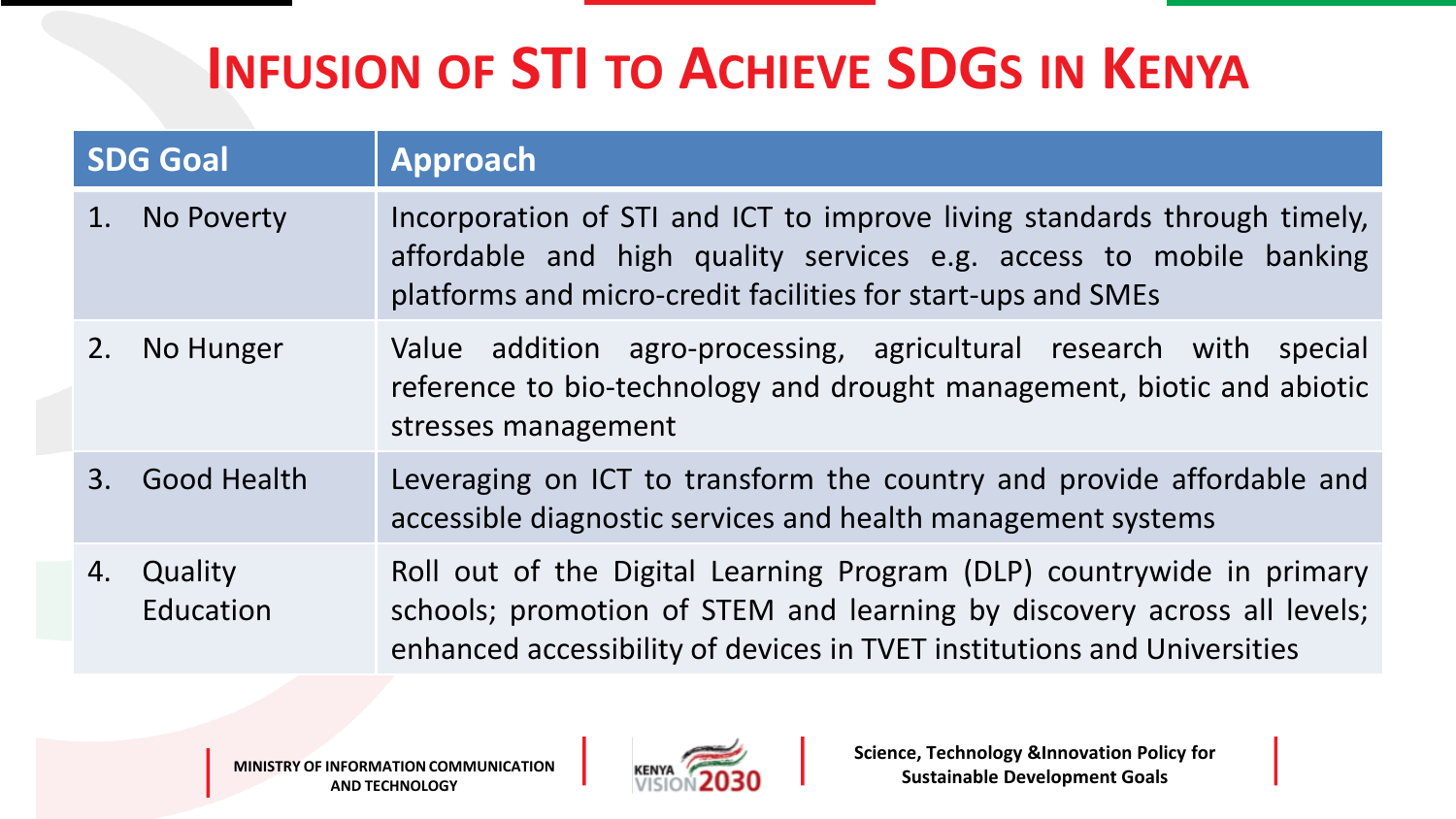| <b>SDG Goal</b> |                                         | <b>Approach</b>                                                                                                                                                                                                                                          |
|-----------------|-----------------------------------------|----------------------------------------------------------------------------------------------------------------------------------------------------------------------------------------------------------------------------------------------------------|
| 5.              | <b>Gender Equality</b>                  | Empowerment and full participation of women, youth, marginalized<br>communities and disadvantaged persons in all STI activities.                                                                                                                         |
| 6.              | <b>Clean Water and</b><br>Sanitation    | Robust water programs including treatment and piping in remote<br>settlements; Enhanced management of water and sewerage services;<br>Adoption of technologies to monitor seepage and contamination of<br>water reservoirs and enhance response services |
| 7.              | <b>Renewable Energy</b>                 | Harnessing of abundant renewable energy resources (Kenya is one of 6<br>pilot countries selected to benefit from the Scaling Up Renewable Energy<br>Program (SREP)).                                                                                     |
| 8.              | Good Jobs and<br><b>Economic Growth</b> | Enabling environment for building critical mass of human resource to<br>leverage STI; Enhanced revenue generation and collection models<br>leveraging ICT (e.g. Jambo Pay adopted by Nairobi County)                                                     |

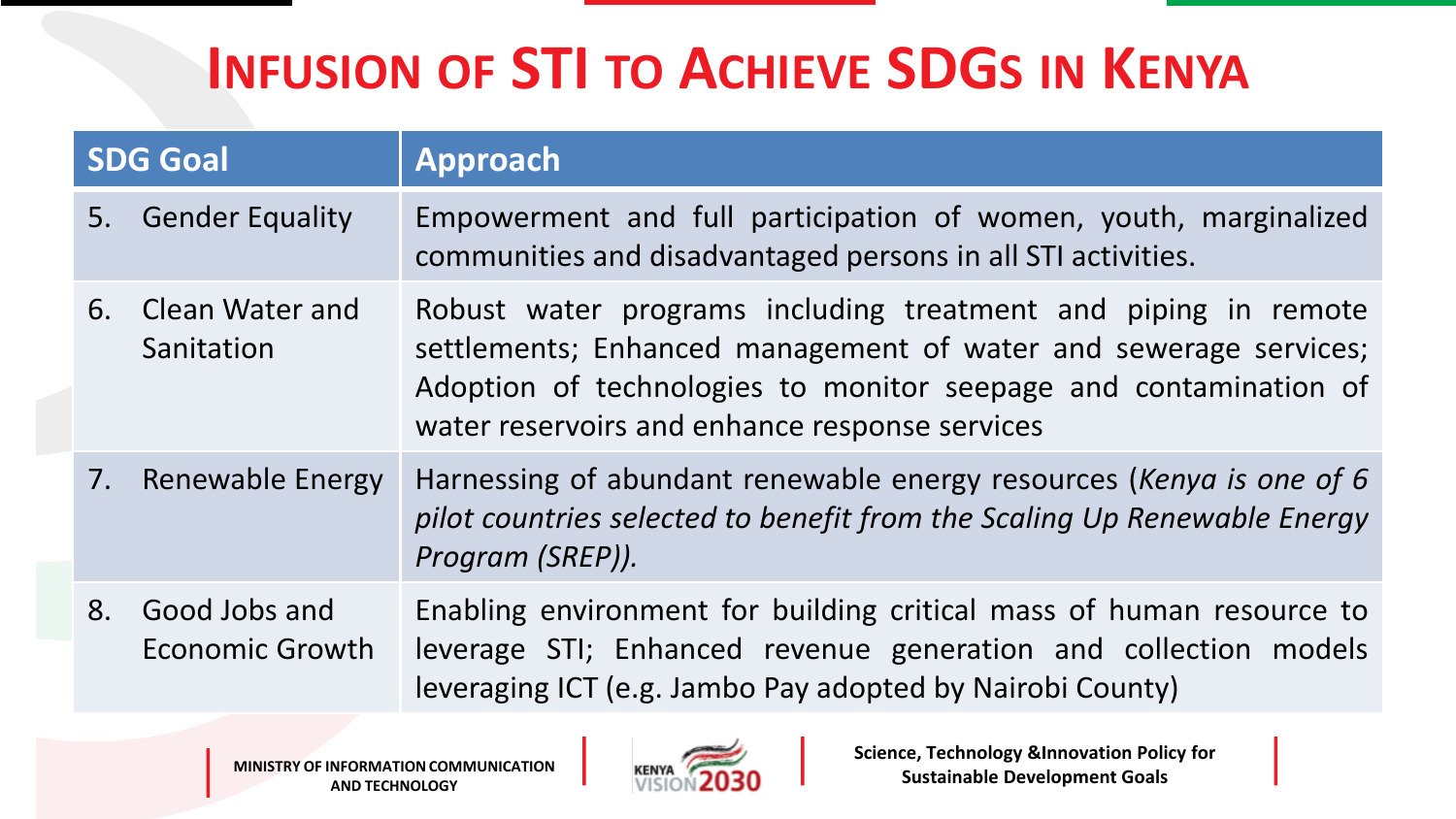| <b>SDG Goal</b> |                                            | Approach                                                                                                                                                                                                                |  |
|-----------------|--------------------------------------------|-------------------------------------------------------------------------------------------------------------------------------------------------------------------------------------------------------------------------|--|
| 9.              | Industry, Innovation<br>and Infrastructure | Support infrastructure development for growth; diversification and<br>upgrading of production capacity, research-industry links and<br>facilitation of acquisition of IPRs                                              |  |
|                 | 10. Reduced Inequalities                   | Equity and non-discrimination in appointing leadership team,<br>recruitment and promotion and HR management in public STI<br>Institutions.                                                                              |  |
|                 | 11. Sustainable Cities<br>and Communities  | Adoption of STI and ICT to deliver smart buildings, smart transport<br>systems, enhanced security, smart healthcare systems, smart solid<br>and waste water management systems, smart and energy<br>consumption systems |  |
|                 | 12. Responsible<br>Consumption             | Data virtualization and analytics to encourage product-specific and<br>smarter production and consumption systems                                                                                                       |  |

**MINISTRY OF INFORMATION COMMUNICATION AND TECHNOLOGY**



**Science, Technology &Innovation Policy for Sustainable Development Goals**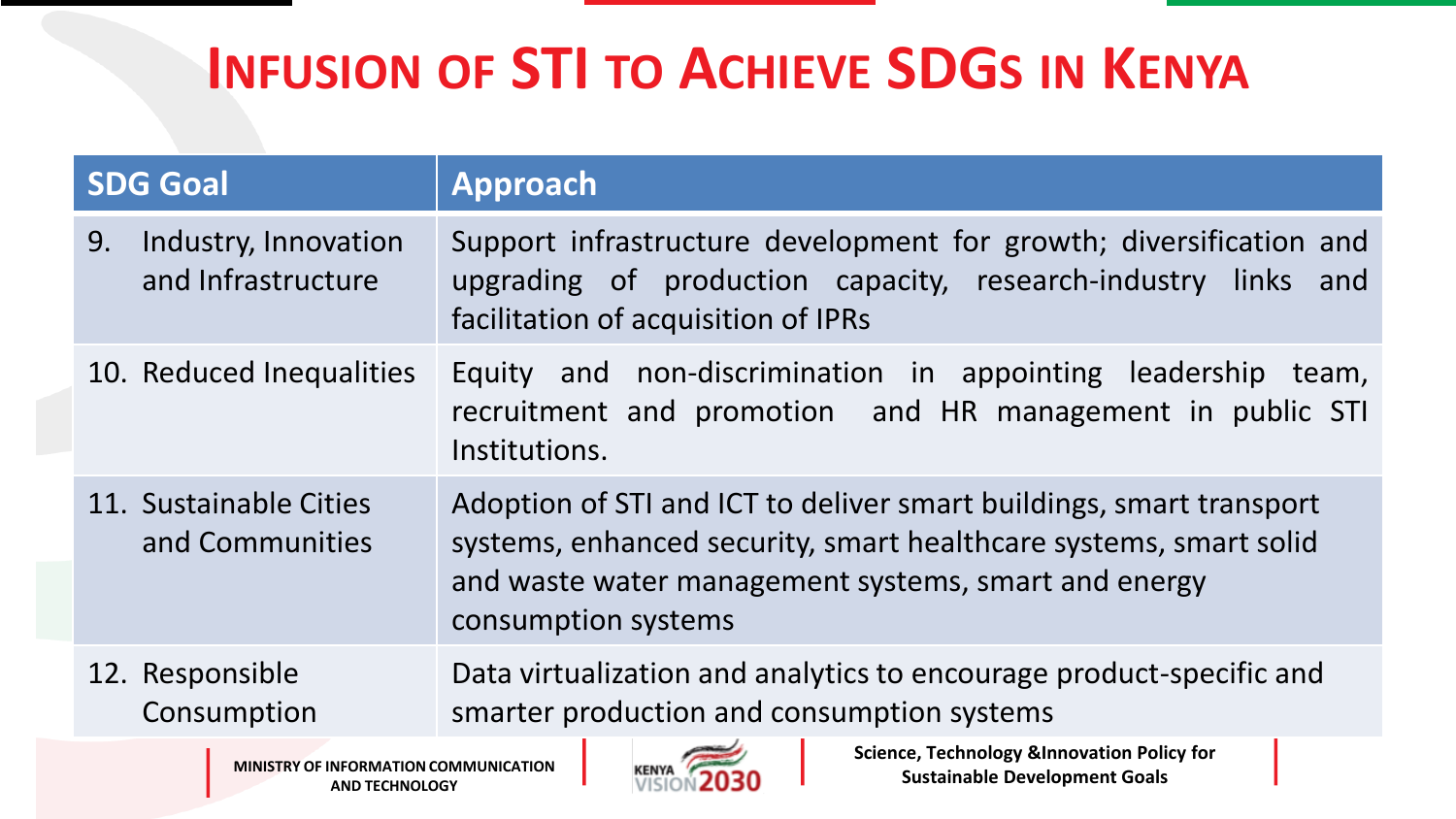| <b>SDG Goal</b>                   | <b>Approach</b>                                                                                                                                                                                                                                                        |  |
|-----------------------------------|------------------------------------------------------------------------------------------------------------------------------------------------------------------------------------------------------------------------------------------------------------------------|--|
| 13. Climate Action                | Using STI and data analytics to forecast climate patterns,<br>early<br>prevention, disaster preparedness, mitigation<br>and<br>warning,<br>strategies; conservation; clean production<br>and<br>adaptation<br>management of waste water and solid waste; and recycling |  |
| 14. Life Below Water              |                                                                                                                                                                                                                                                                        |  |
| 15. Life on Land                  |                                                                                                                                                                                                                                                                        |  |
| 16. Peace and Justice             | Using ICT to encourage good governance, accountability, solid legal<br>institutional and regulatory frameworks to enable a vibrant STI<br>system                                                                                                                       |  |
| 17. Partnerships for the<br>Goals | Promotion of regional and international<br>cooperation<br>and<br>collaboration and vibrant interactions between the private and public<br>sector on existing and emerging STI issues                                                                                   |  |

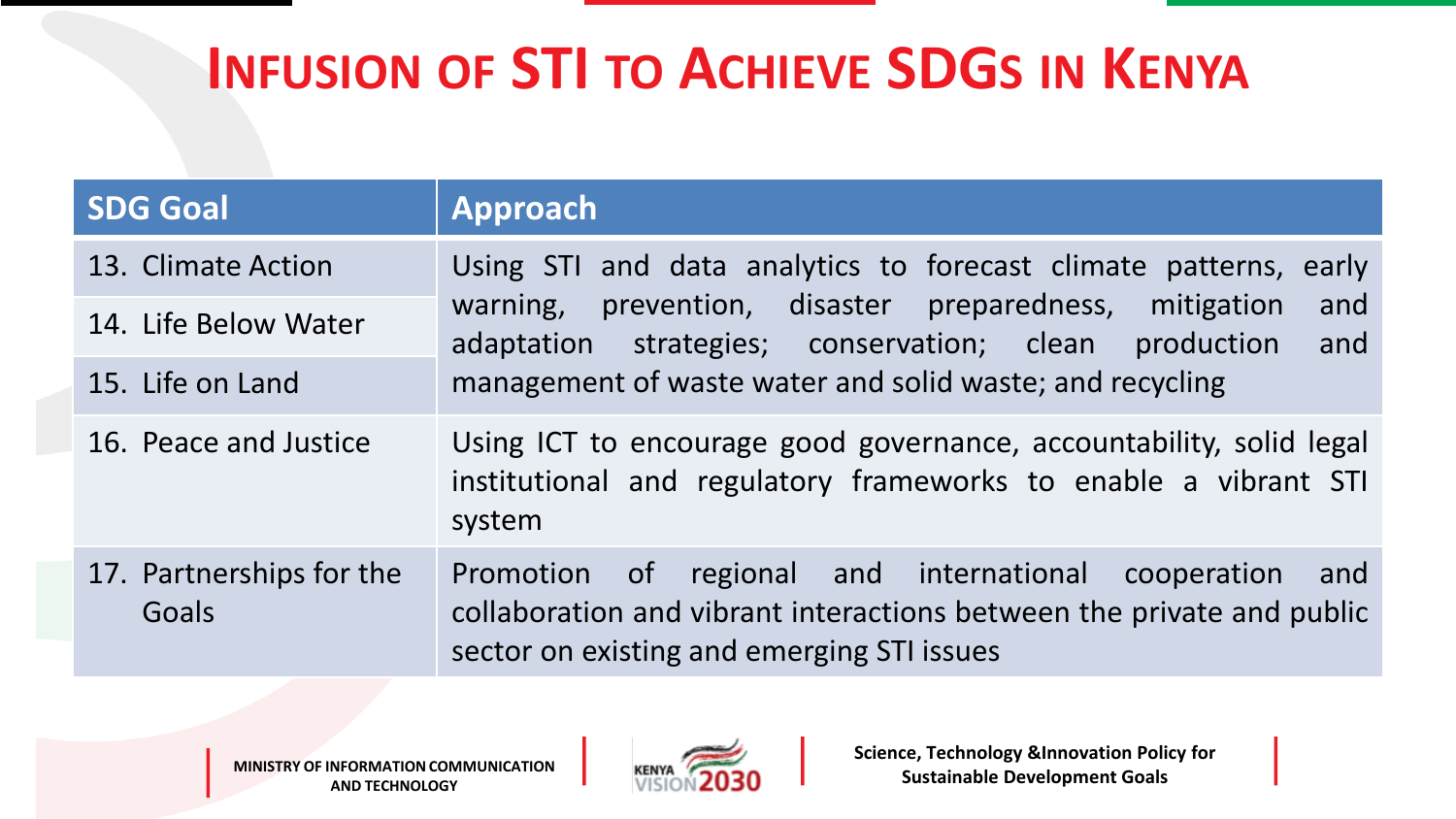# **ENGAGEMENT WITH STAKEHOLDERS**

- **1. Education and research system** *(universities, TVET institutions, sectorbased research centres, national research and education network and schools)*
- **2. Business system** *(from start-up informal businesses to large and multinational companies)*
- **3. STI infrastructure** *(financial, information, IPR regime, regulatory, county innovation hubs and incubation centres, science and technology parks, special economic zones, etc.*)
- **4. Consumer, Private Sector and Government** *-* Effective response to national needs of the stakeholders
- **5. Policymakers and Community**  STI awareness programs
- **6.** Youth and Women Mainstreaming and involvement of women, youth and PLWDs in STI programs, access to devices and free internet to enable access to online job opportunities

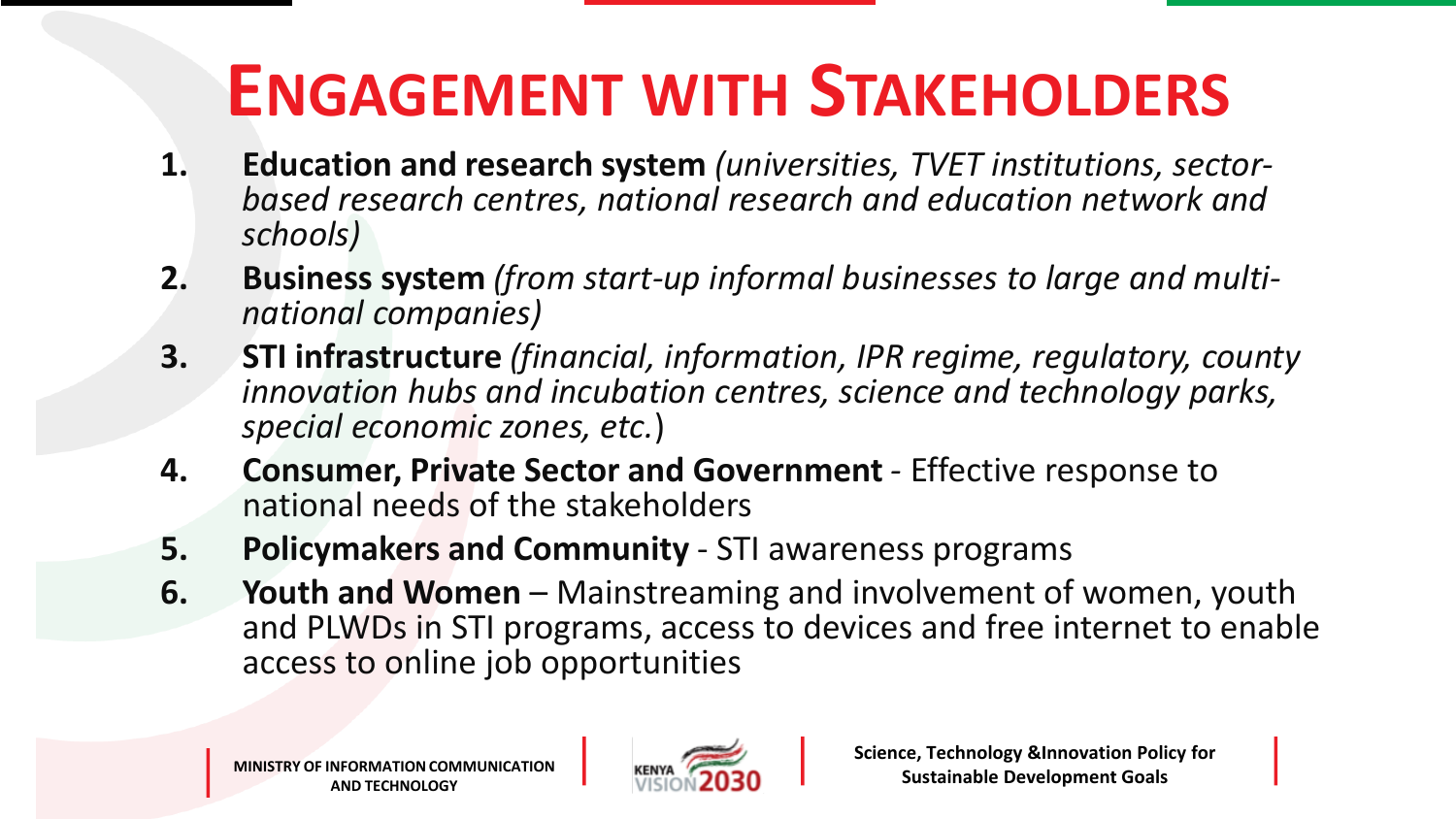# **SUPPORT TO INNOVATORS**

- **Presidential Digital Talent Program** Transformation of the Digital Service Delivery utilizing youth and innovation
- **Digital Literacy Program** Mainstreaming ICT technologies in basic education and enhancing learning through the use of digital technologies and prepare Kenya's future workforce.
- **Enterprise Kenya** To nurture and catalyze ICT innovations in the country and provide support across the innovation value chain.

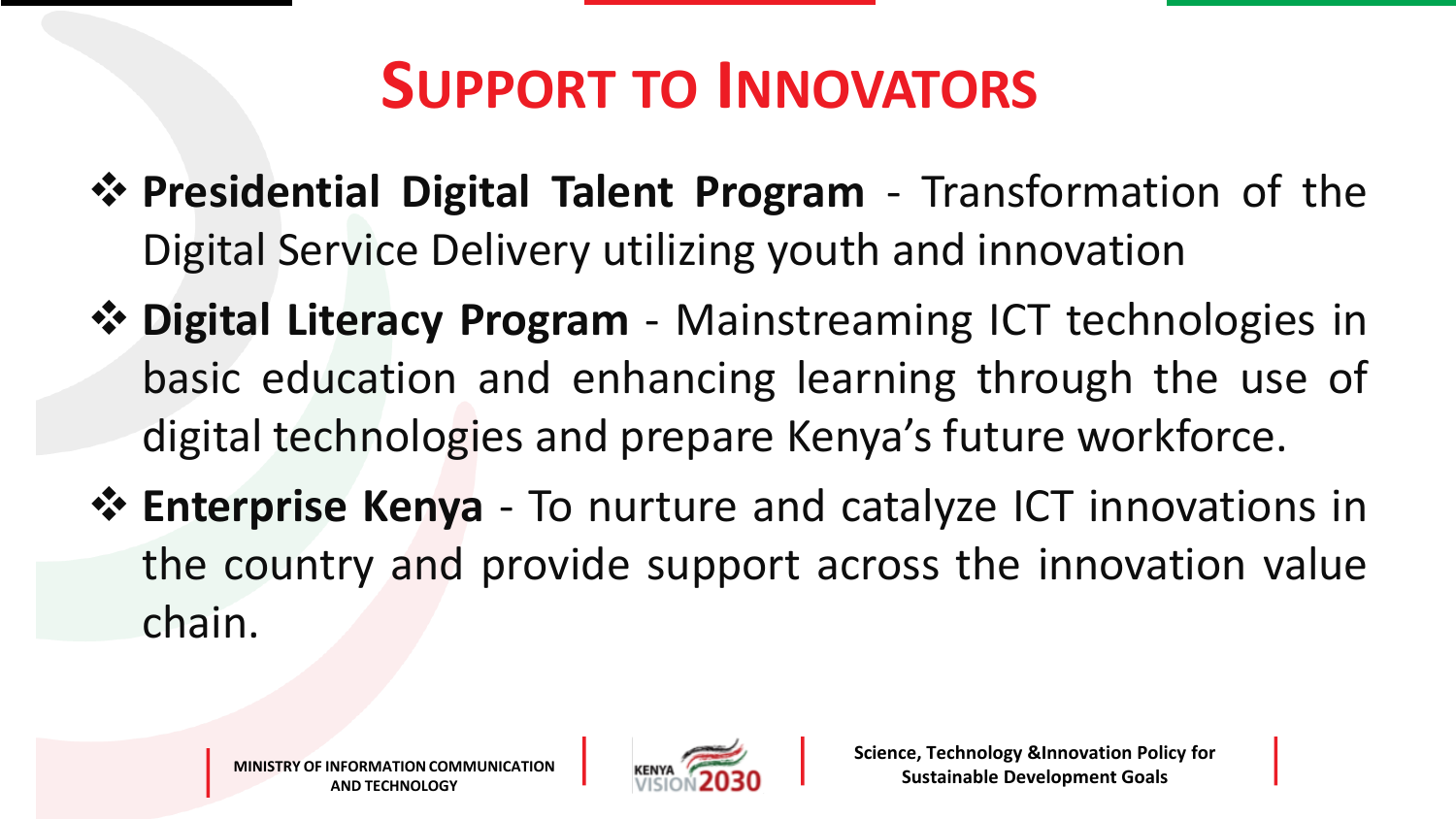#### **LEVERAGING INTERNATIONAL SUPPORT TO KENYA'S EFFORTS**

- **1. Global Connect**  *to enhance connectivity and bridge the digital divide…*
- **2. Smart Africa Initiative**  *to enhance broadband connectivity and leverage ICT to promote sustainable development…*
- **3. WEF Internet for All**  *public-private collaboration to accelerate internet access and adoption…*
- **4. NISO Circulation Interchange Protocol (NCIP) –** *to facilitate the automation of tasks, the exchange of data...*
- 5. Kenya's membership at the **United Nations Group of Governmental Experts on Information Security**

#### **Advantages**

- Aggregate demand
- Increased awareness
- Low costs due to Economies of Scale

#### **Incremental benefits**

- **Connectivity**
- Affordability
- Access to devices
- Awareness
- Content access
- Online job opportunities



**Science, Technology &Innovation Policy for Sustainable Development Goals**